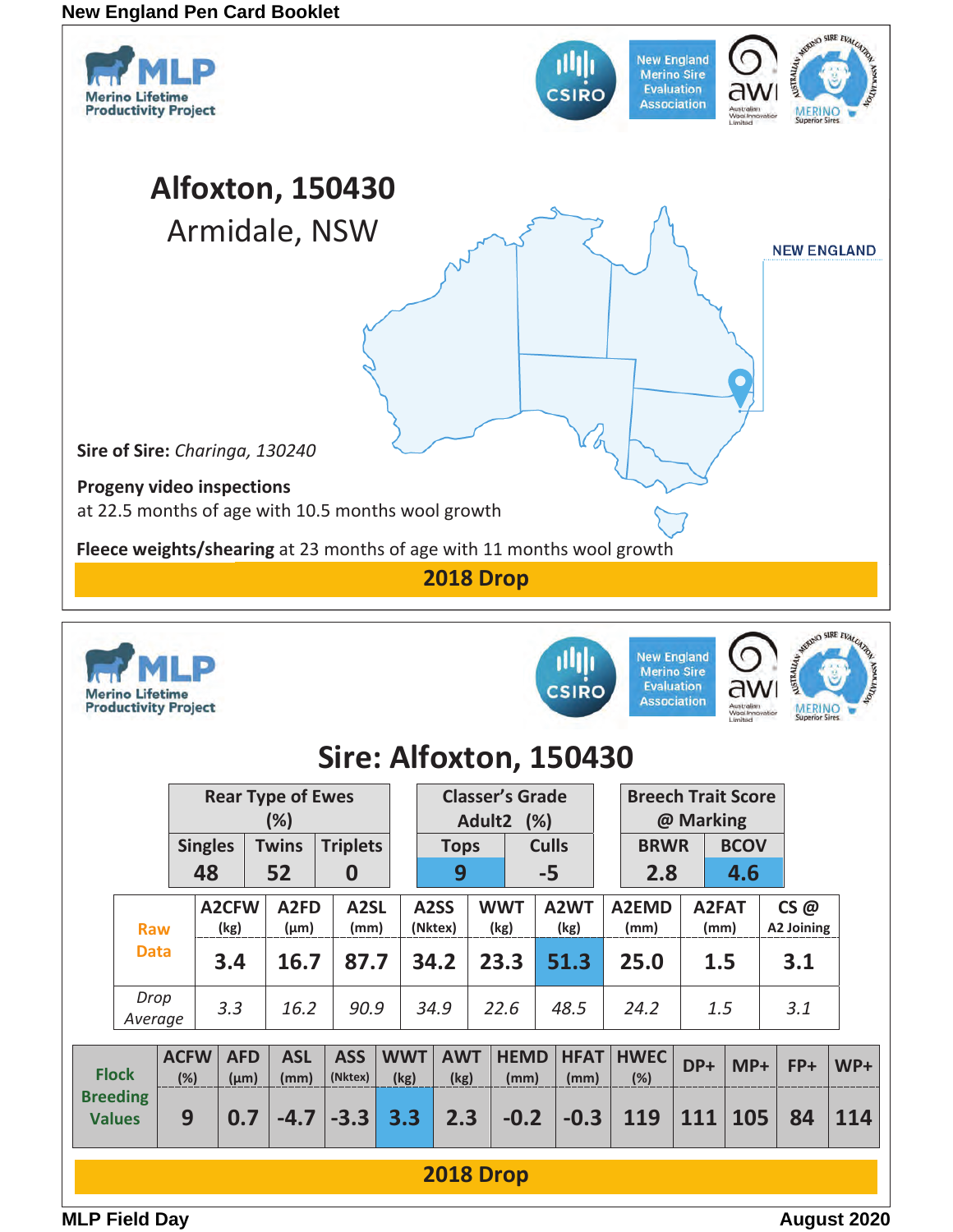

| <b>Rear Type of Ewes</b> |                                  |      |                                               |                 |                                |                       |                    |                 | <b>Classer's Grade</b> |                    |                     |                     |  | <b>Breech Trait Score</b> |             |               |       |                   |       |
|--------------------------|----------------------------------|------|-----------------------------------------------|-----------------|--------------------------------|-----------------------|--------------------|-----------------|------------------------|--------------------|---------------------|---------------------|--|---------------------------|-------------|---------------|-------|-------------------|-------|
| (%)                      |                                  |      |                                               |                 |                                |                       |                    |                 | Adult2 (%)             |                    |                     |                     |  | @ Marking                 |             |               |       |                   |       |
| <b>Singles</b>           |                                  |      | <b>Twins</b>                                  | <b>Triplets</b> |                                |                       | <b>Tops</b>        |                 |                        | <b>Culls</b>       |                     | <b>BRWR</b>         |  |                           | <b>BCOV</b> |               |       |                   |       |
|                          |                                  |      | 62                                            |                 | 38                             | 0                     |                    |                 | $-17$                  |                    |                     | 20                  |  | 2.4                       | 4.6         |               |       |                   |       |
|                          | <b>Raw</b><br><b>Data</b>        |      | A2CFW<br>(kg)                                 |                 | A <sub>2</sub> FD<br>$(\mu m)$ | A2SL<br>(mm)          |                    | A2SS<br>(Nktex) |                        | <b>WWT</b><br>(kg) |                     | A2WT<br>(kg)        |  | A2EMD<br>(mm)             |             | A2FAT<br>(mm) |       | CS@<br>A2 Joining |       |
|                          |                                  |      | 3.1                                           |                 | 15.2                           | 83.1                  |                    | 35.8            |                        | 23.2               |                     | 48.5                |  | 23.9                      |             | 1.4           |       | 3.1               |       |
|                          | Drop<br>Average                  |      | 3.3                                           |                 | 16.2                           | 90.9                  |                    | 34.9            | 22.6                   |                    |                     | 48.5                |  | 24.2                      | 1.5         |               |       | 3.1               |       |
|                          | <b>Flock</b>                     |      | <b>ACFW</b><br><b>AFD</b><br>(%)<br>$(\mu m)$ |                 | <b>ASL</b><br>(mm)             | <b>ASS</b><br>(Nktex) | <b>WWT</b><br>(kg) |                 | <b>AWT</b><br>(kg)     |                    | <b>HEMD</b><br>(mm) | <b>HFAT</b><br>(mm) |  | <b>HWEC</b><br>(%)        | DP+         |               | $MP+$ | FP+               | $WP+$ |
|                          | <b>Breeding</b><br><b>Values</b> | $-7$ |                                               | $-1.9$          |                                | $-14.2$ 2.2           | 1.0                |                 | 1.7                    |                    | $-1.2$              | $-0.9$              |  | $-66$                     | 105         |               | 113   | 124               | 101   |
|                          | <b>2018 Drop</b>                 |      |                                               |                 |                                |                       |                    |                 |                        |                    |                     |                     |  |                           |             |               |       |                   |       |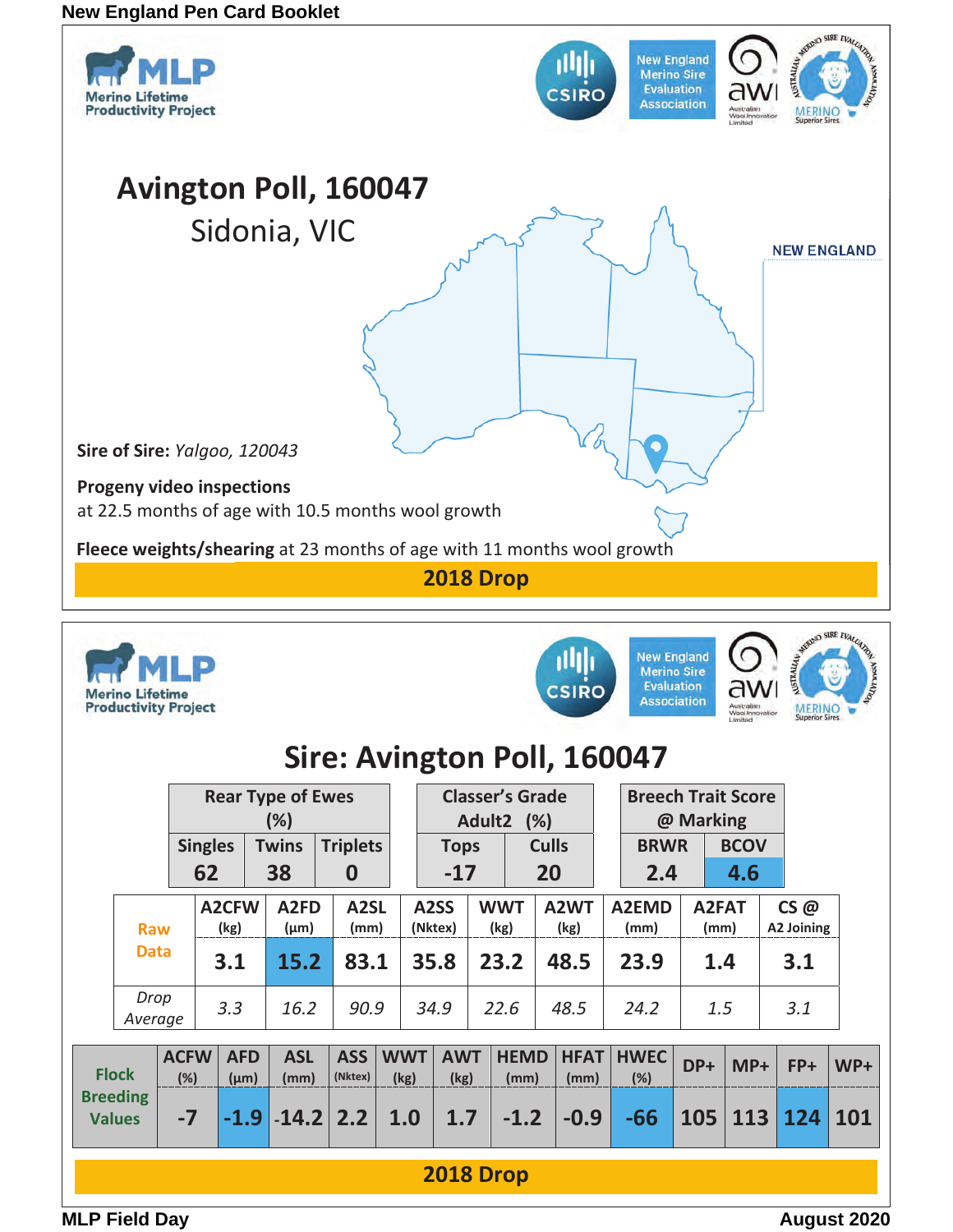

**2018 Drop**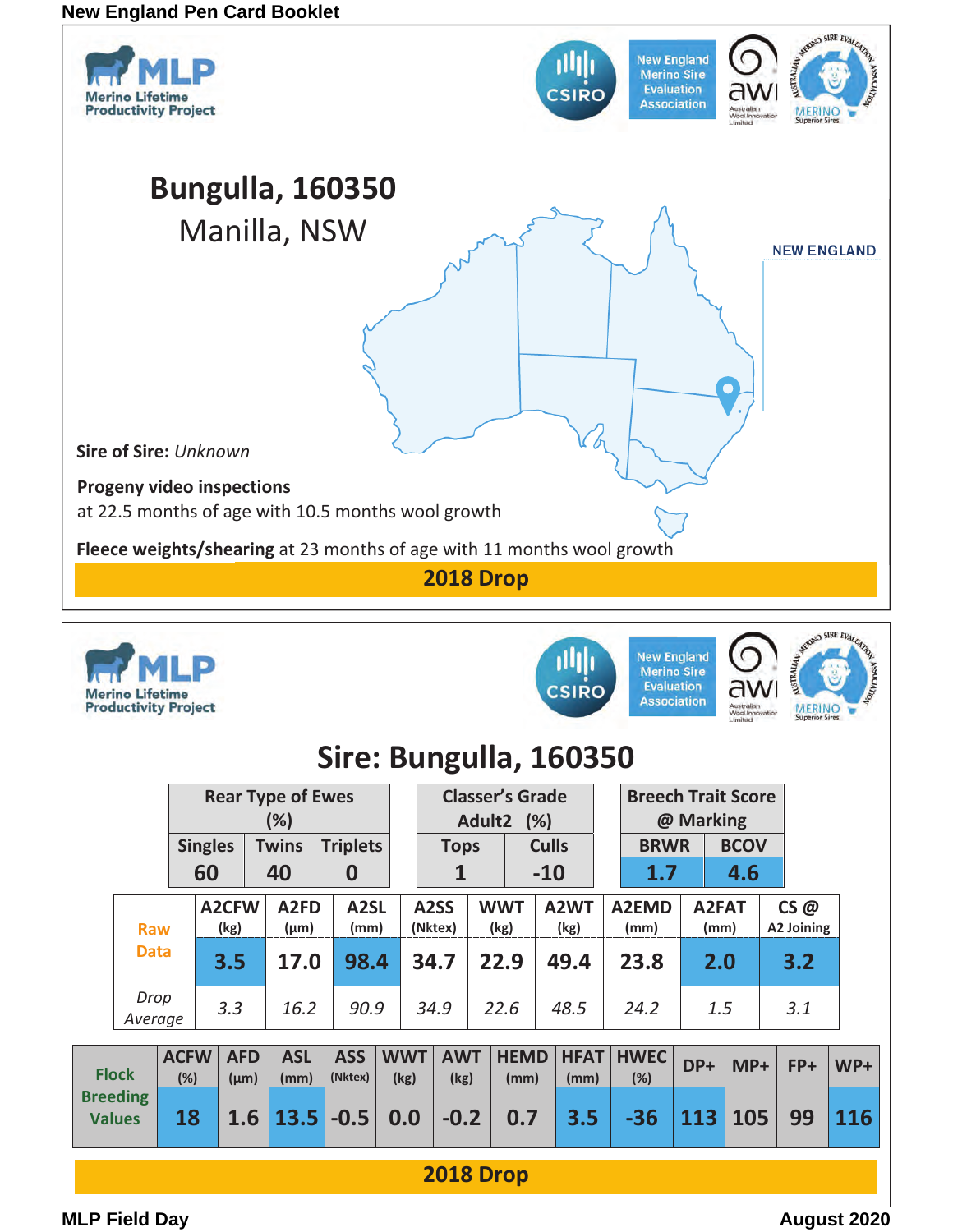

**2018 Drop**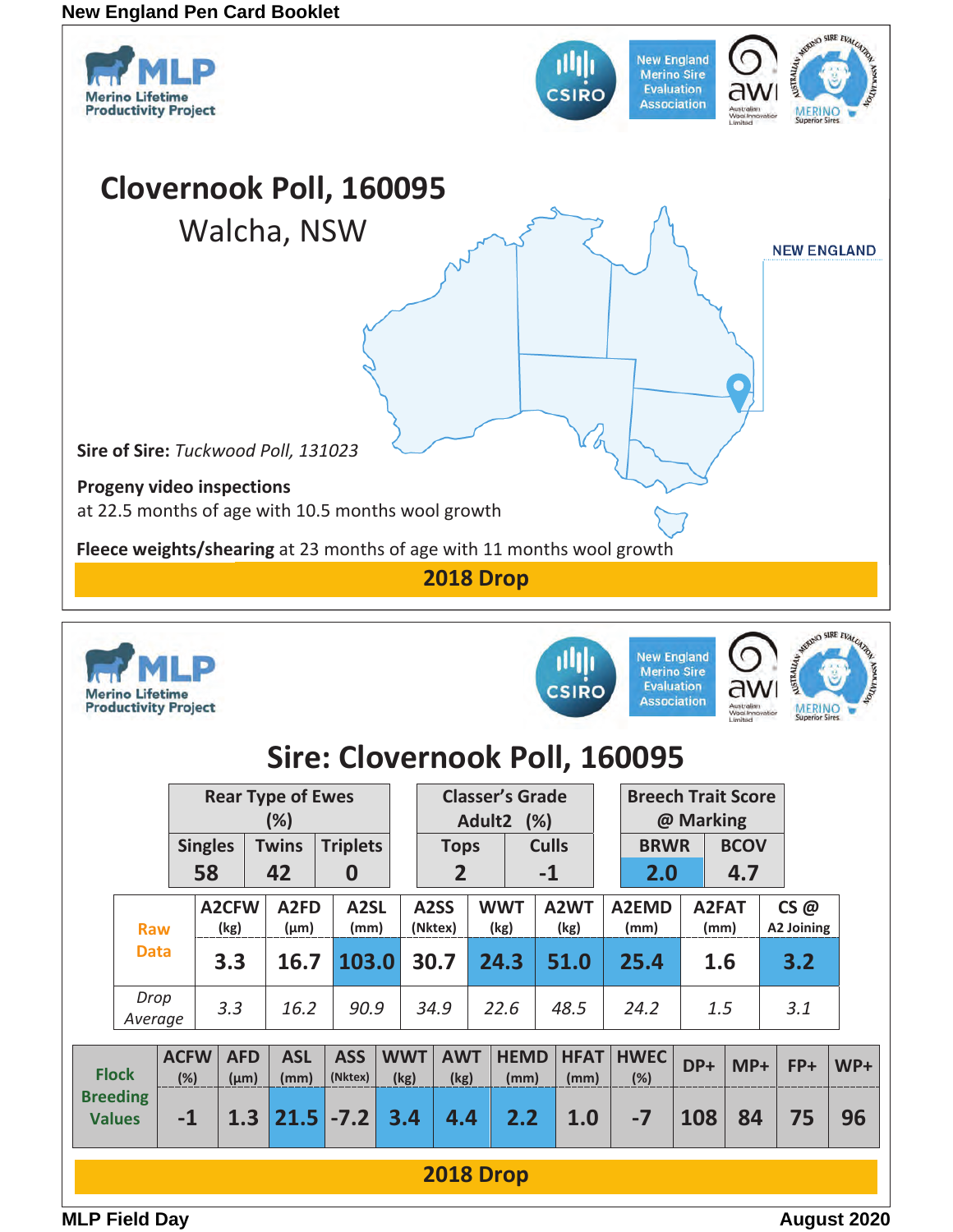

| <b>Flock</b>                     | <b>ACFW   AFD  </b><br>(%) | ${\rm (µm)}$ | (mm) | ASL ASS<br>(Nktex)                             | <b>I WWT I</b><br>(kg) | (kg)   | $\sim$ AWT HEMD HFAI HWEL DP+ MP+<br>(mm) | (mm)                 | $(\%)$ |     |             | $FP+$ | WP+ |
|----------------------------------|----------------------------|--------------|------|------------------------------------------------|------------------------|--------|-------------------------------------------|----------------------|--------|-----|-------------|-------|-----|
| <b>Breeding</b><br><b>Values</b> | $-5$                       |              |      | $\vert$ -2.9 $\vert$ 0.2 $\vert$ -11.2 $\vert$ | 1.8                    | $-2.7$ | 0.7                                       | $\vert$ -1.2 $\vert$ | 77     | 109 | $\vert$ 100 | 101   | 94  |
|                                  |                            |              |      |                                                |                        |        |                                           |                      |        |     |             |       |     |
|                                  |                            |              |      |                                                |                        |        |                                           |                      |        |     |             |       |     |

**2018 Drop**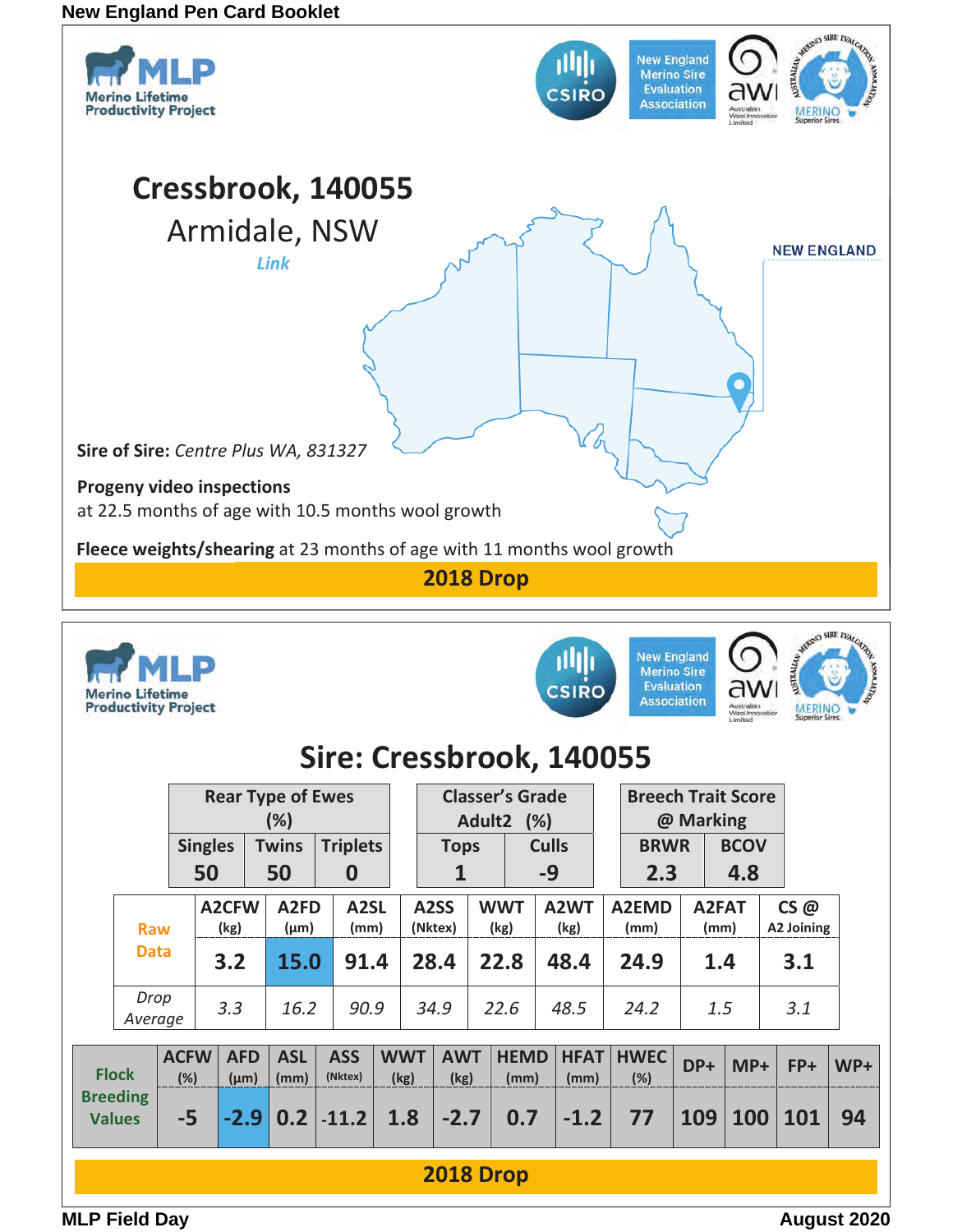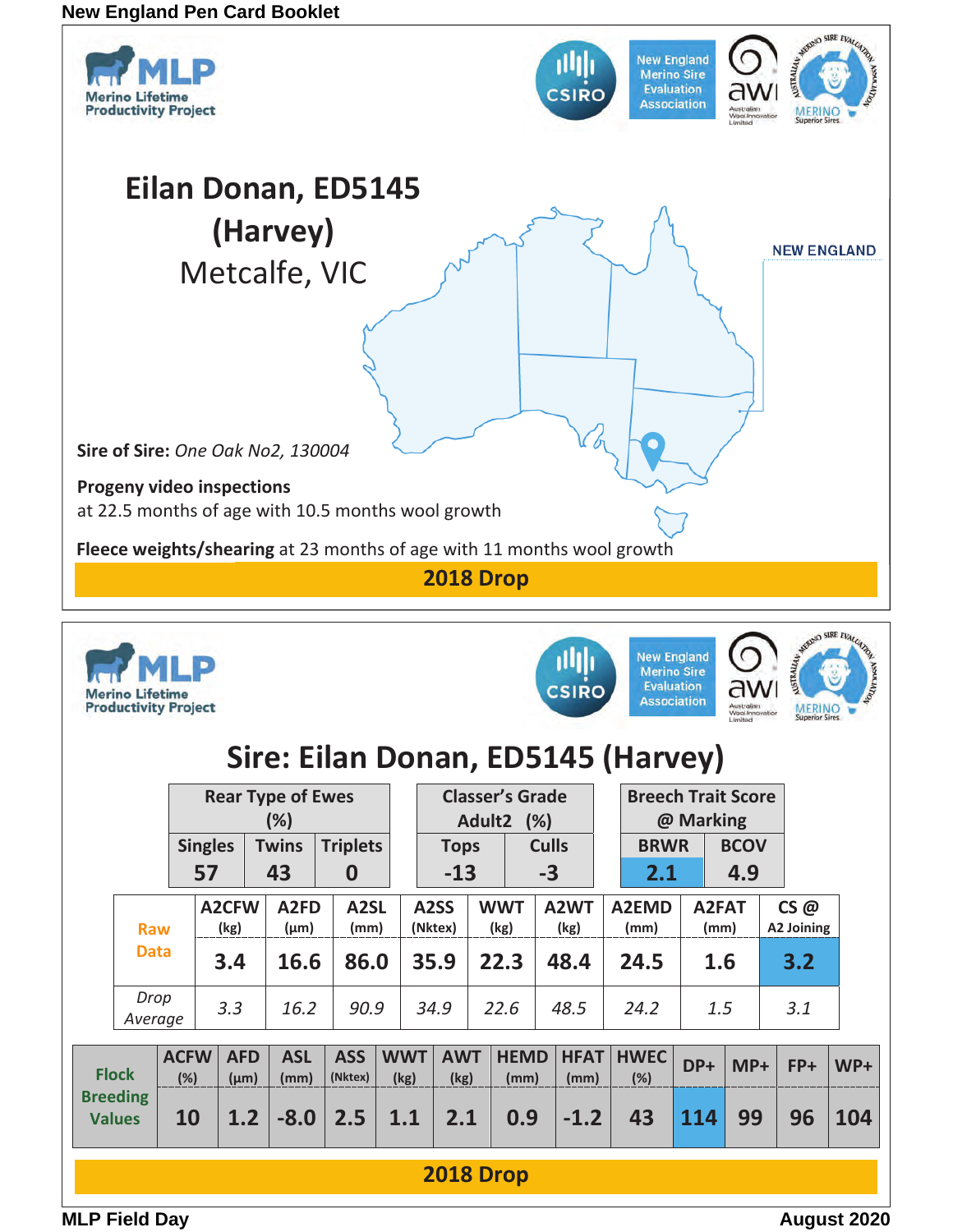

**2018 Drop** 

**-36 -1.0 -20.1 5.6 -3.8 -6.2 3.5 2.4 -29 81 65 80 50** 

**MLP Field Day August 2020**

**Values**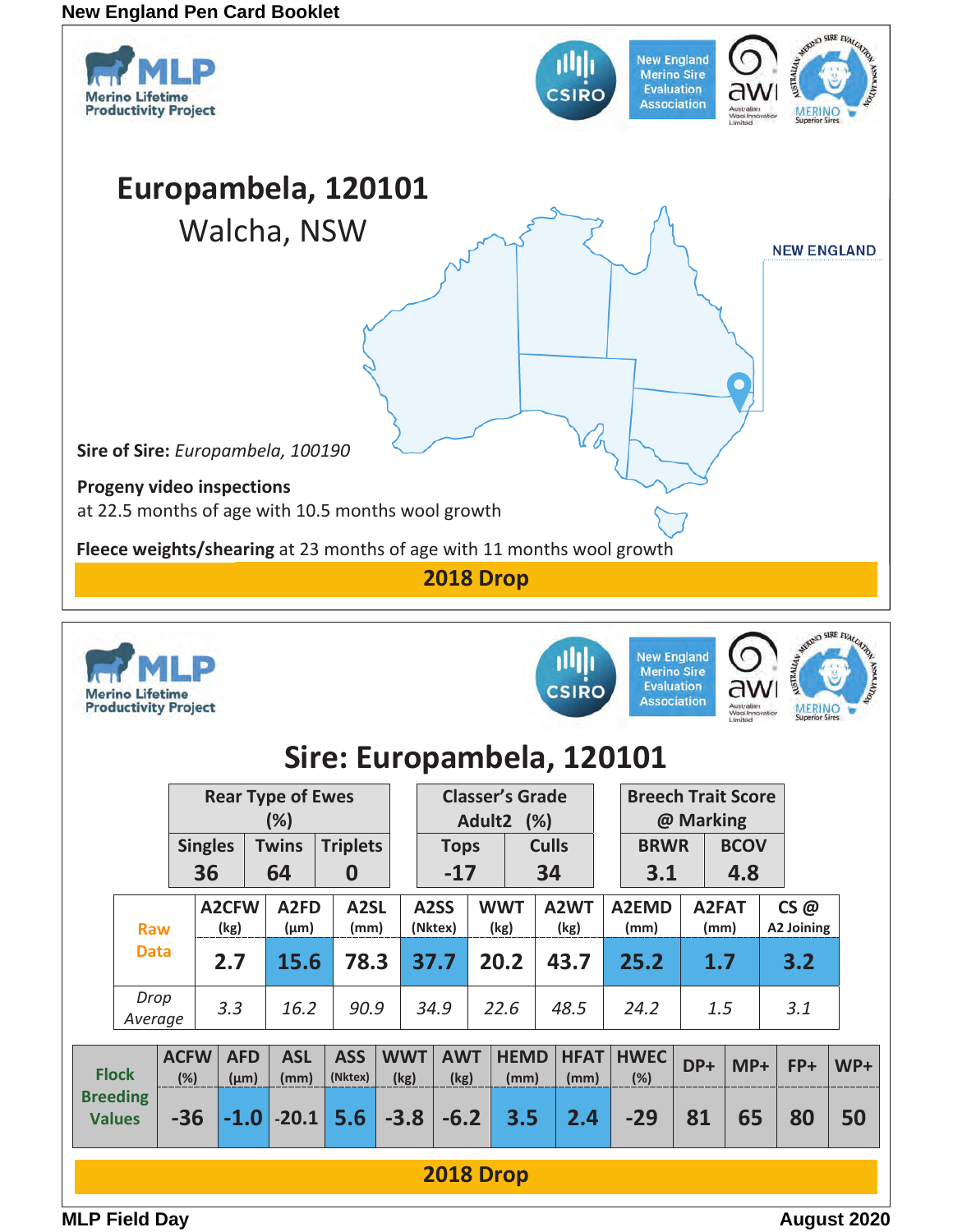

| Sire: Hillcreston Park Poll, 110143 |  |  |
|-------------------------------------|--|--|
|                                     |  |  |

**Association** 

|                                  | <b>Rear Type of Ewes</b><br>(%) |       |                                               |     |                               |                           |                    | <b>Classer's Grade</b><br>Adult2 (%) |                    |                     |                           |  | <b>Breech Trait Score</b><br>@ Marking |               |             |                   |     |       |
|----------------------------------|---------------------------------|-------|-----------------------------------------------|-----|-------------------------------|---------------------------|--------------------|--------------------------------------|--------------------|---------------------|---------------------------|--|----------------------------------------|---------------|-------------|-------------------|-----|-------|
|                                  | <b>Singles</b>                  |       |                                               |     | <b>Twins</b>                  | <b>Triplets</b>           |                    | <b>Tops</b>                          |                    |                     | <b>Culls</b>              |  | <b>BRWR</b>                            |               | <b>BCOV</b> |                   |     |       |
|                                  |                                 |       | 57                                            |     | 43                            | $\boldsymbol{0}$          |                    | $-17$                                |                    |                     | 25                        |  | 3.4                                    | 4.6           |             |                   |     |       |
|                                  | <b>Raw</b>                      |       | A2CFW<br>(kg)                                 |     | A <sub>2FD</sub><br>$(\mu m)$ | A <sub>2</sub> SL<br>(mm) |                    | A <sub>2</sub> SS<br>(Nktex)         | <b>WWT</b><br>(kg) |                     | A <sub>2</sub> WT<br>(kg) |  | A2EMD<br>(mm)                          | A2FAT<br>(mm) |             | CS@<br>A2 Joining |     |       |
|                                  | <b>Data</b>                     |       | 2.9                                           |     | 15.8                          | 80.7                      |                    | 33.8                                 |                    | 21.0                | 44.9                      |  | 24.3                                   |               | 1.3         |                   | 3.1 |       |
|                                  | Drop<br>Average                 |       |                                               | 3.3 | 16.2                          | 90.9                      |                    | 34.9                                 |                    | 22.6                | 48.5                      |  | 24.2                                   |               | 1.5         |                   | 3.1 |       |
|                                  | <b>Flock</b>                    |       | <b>ACFW</b><br><b>AFD</b><br>(%)<br>$(\mu m)$ |     | <b>ASL</b><br>(mm)            | <b>ASS</b><br>(Nktex)     | <b>WWT</b><br>(kg) | <b>AWT</b><br>(kg)                   |                    | <b>HEMD</b><br>(mm) | <b>HFAT</b><br>(mm)       |  | <b>HWEC</b><br>(%)                     | DP+           | $MP+$       |                   | FP+ | $WP+$ |
| <b>Breeding</b><br><b>Values</b> |                                 | $-29$ |                                               |     |                               | $-0.6$ $-19.3$ $-3.1$     | $-4.2$             | $-7.0$                               |                    | 1.3                 | $-0.3$                    |  | $-24$                                  | 52            | 42          |                   | 65  | 37    |
|                                  |                                 |       |                                               |     |                               |                           |                    | <b>2018 Drop</b>                     |                    |                     |                           |  |                                        |               |             |                   |     |       |

**MLP Field Day August 2020** 

**Merino Lifetime** 

**Productivity Project**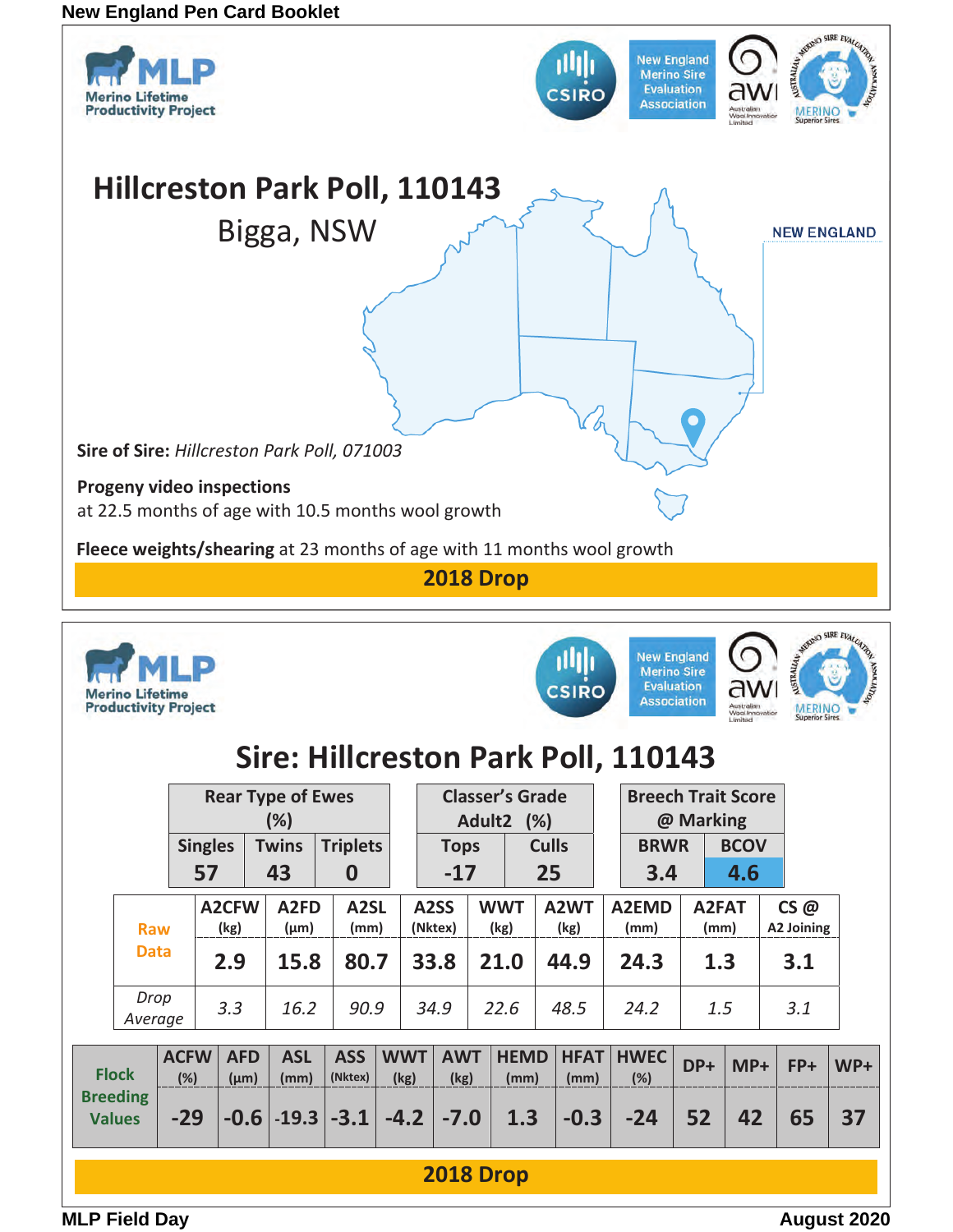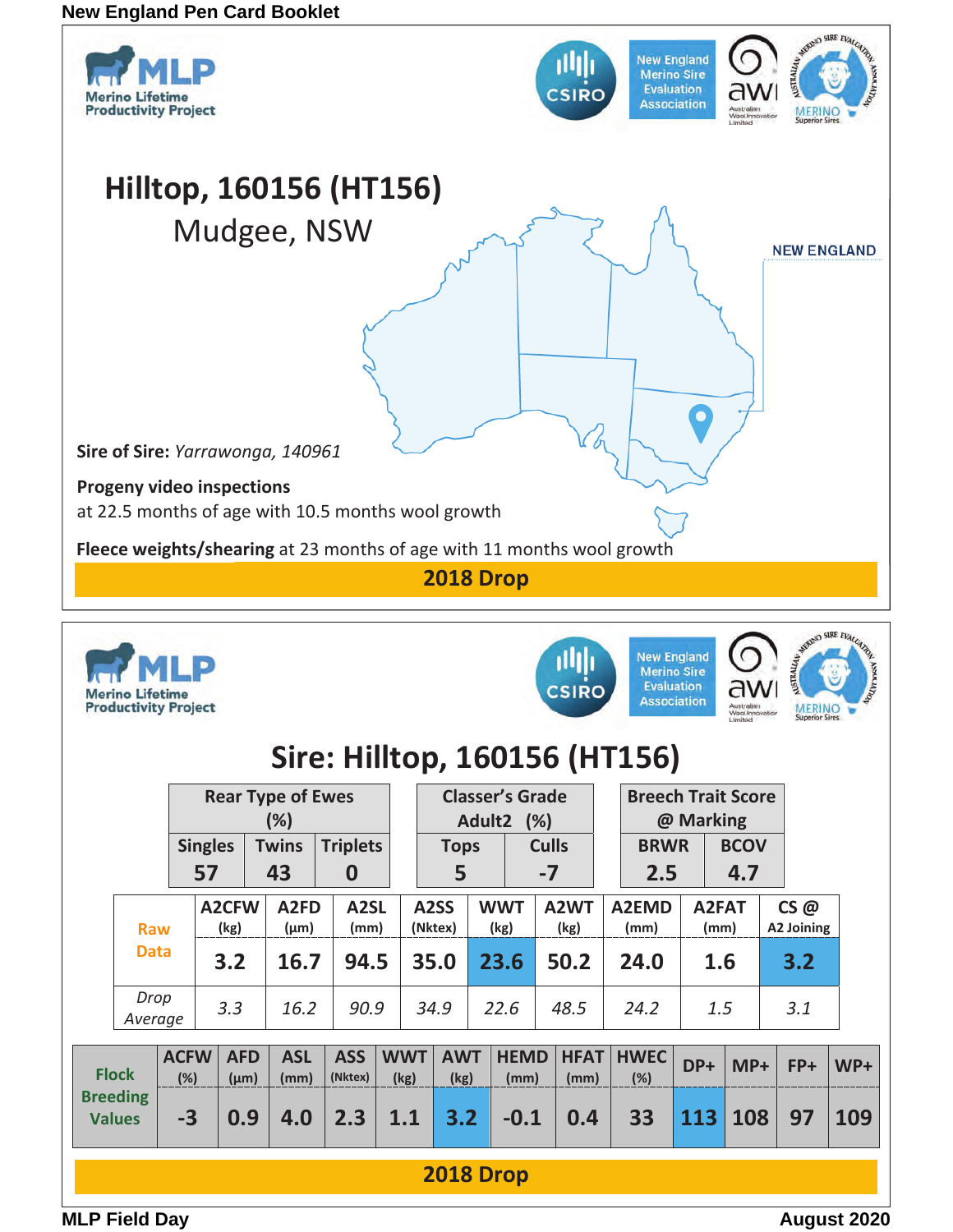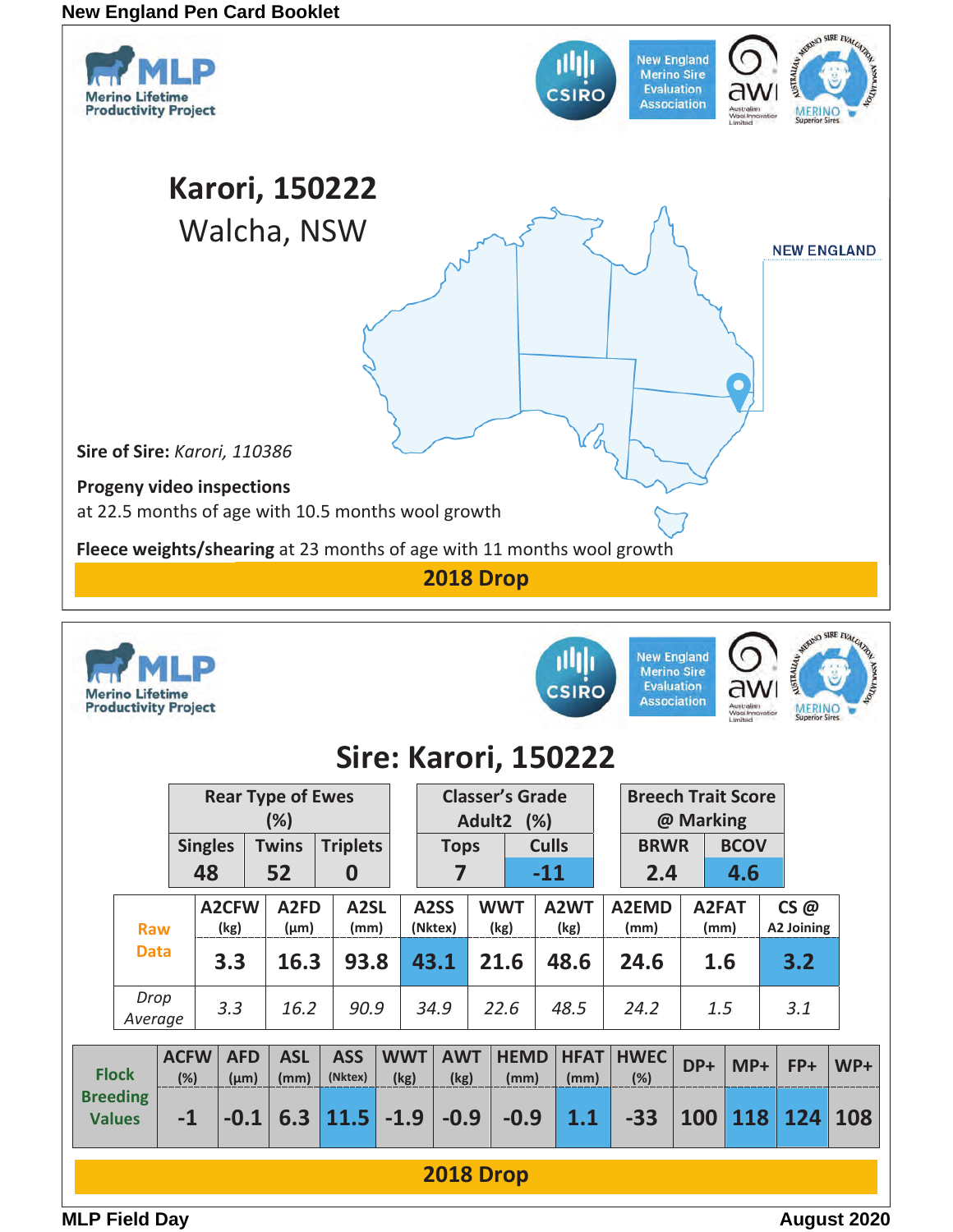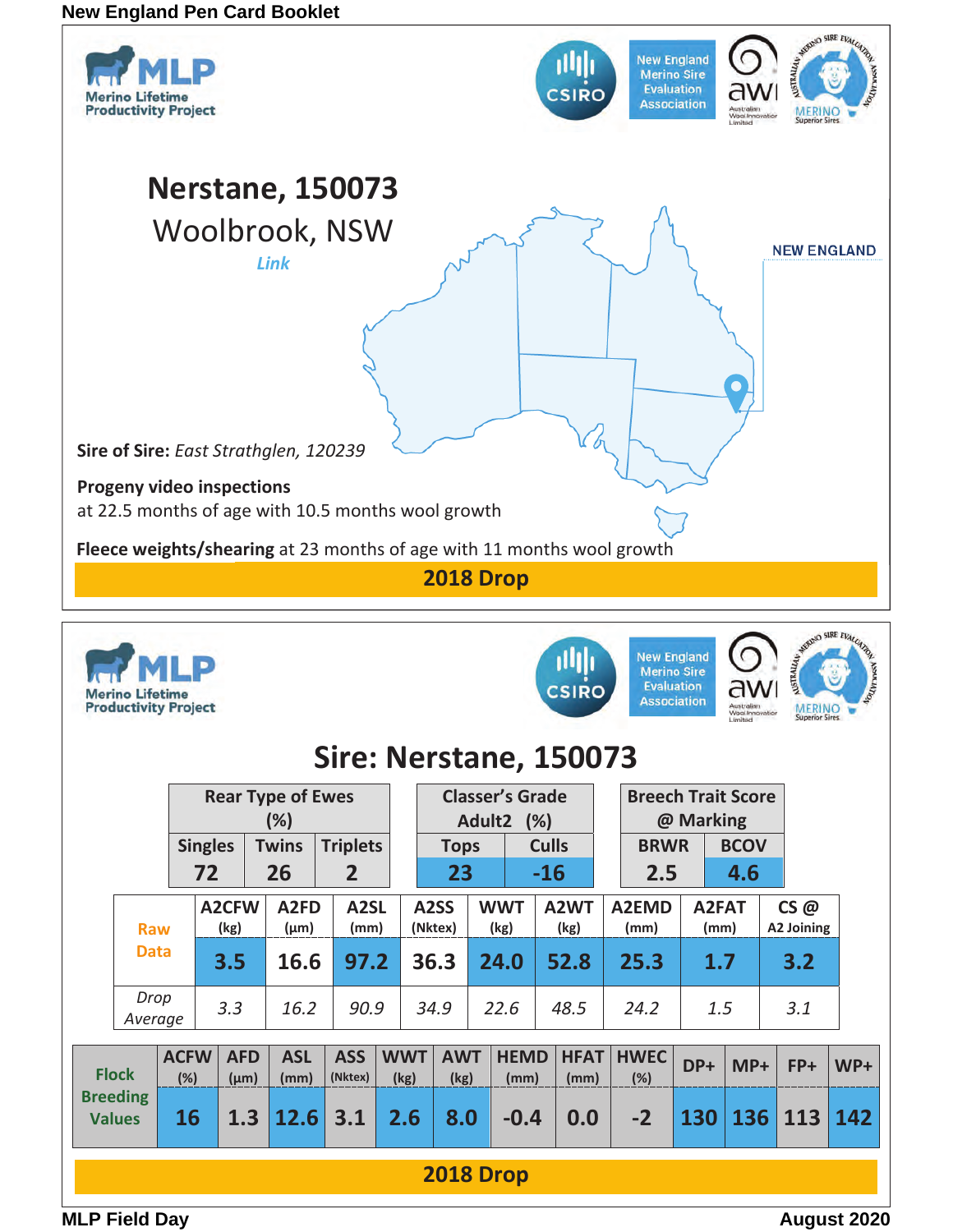

**2018 Drop**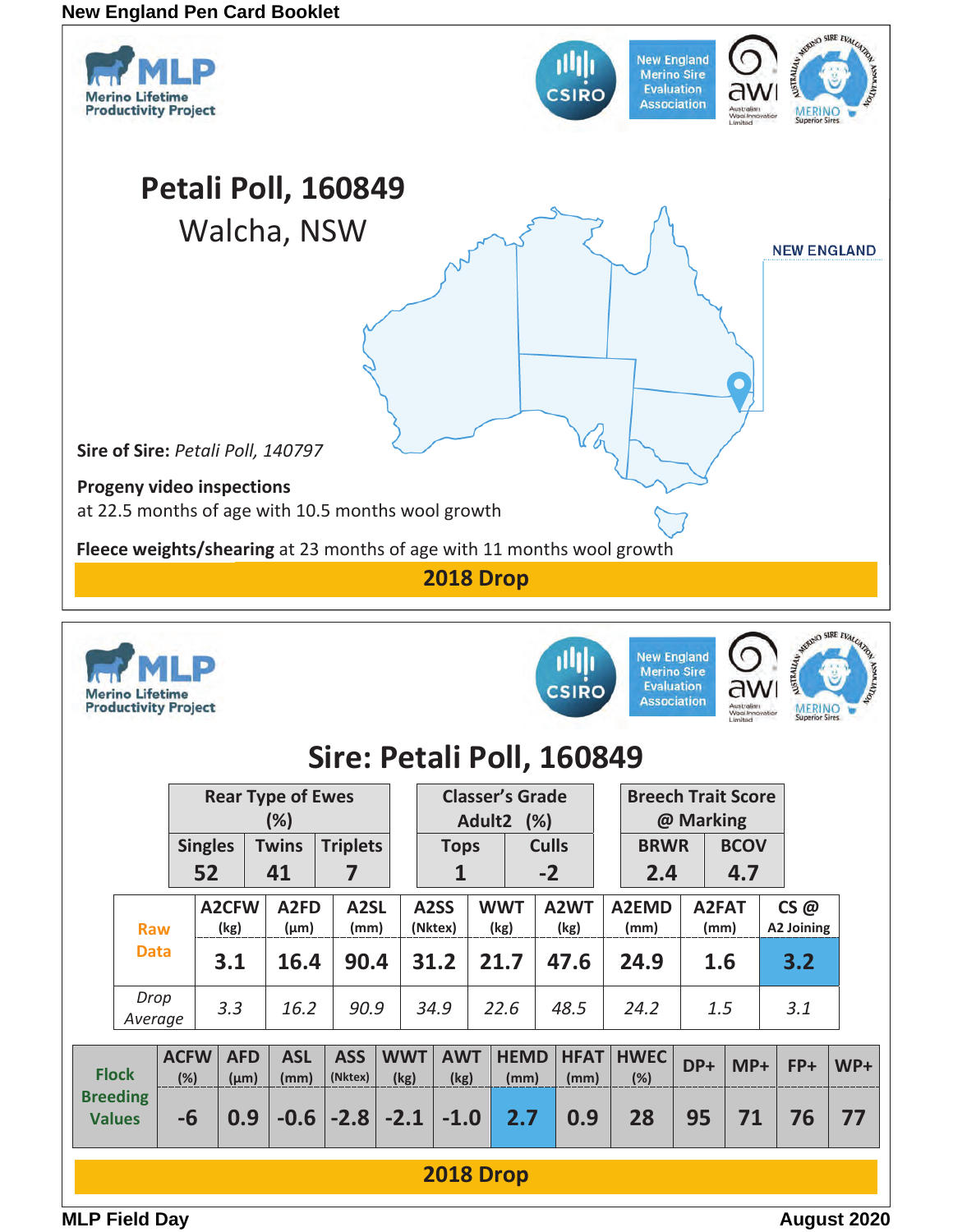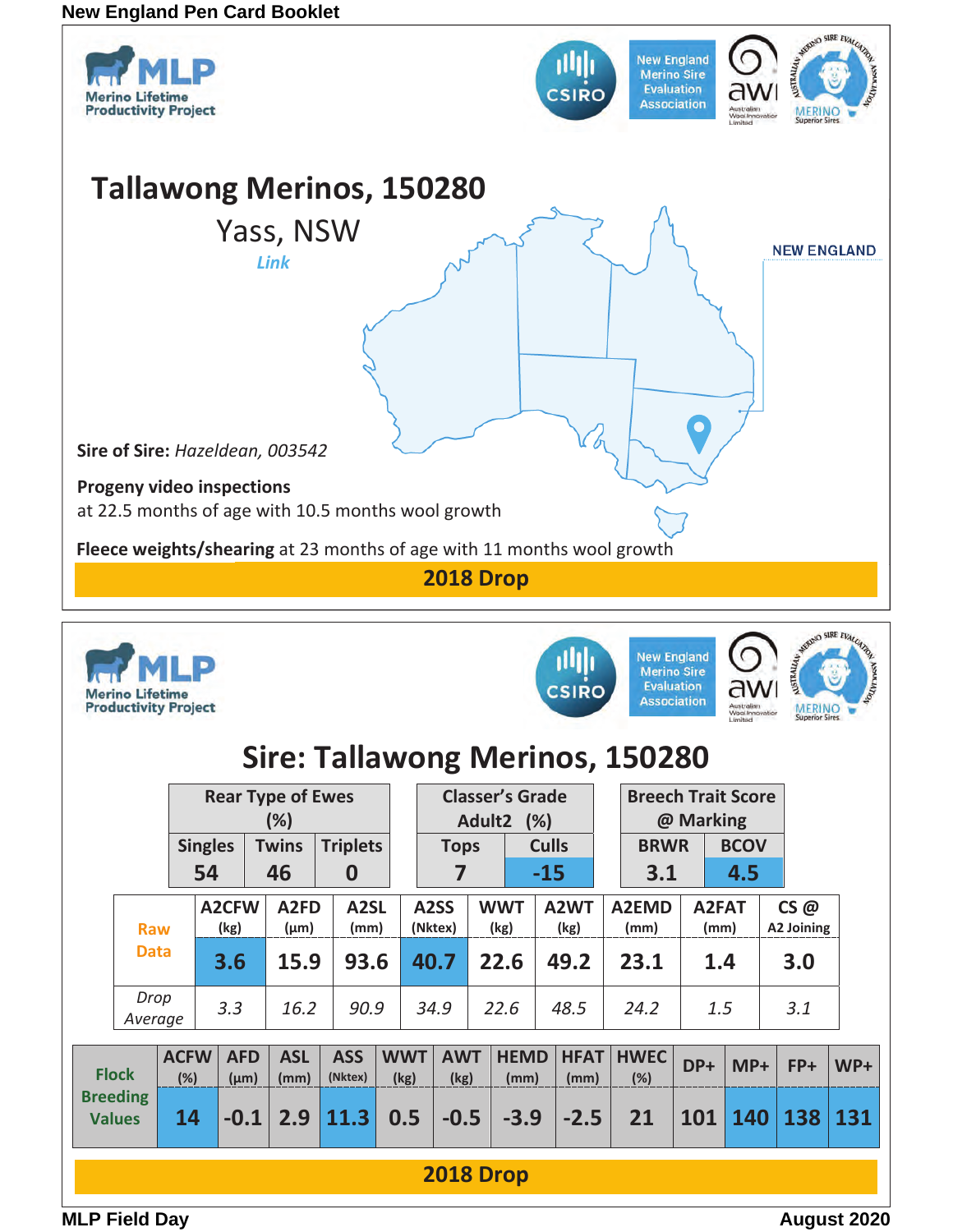